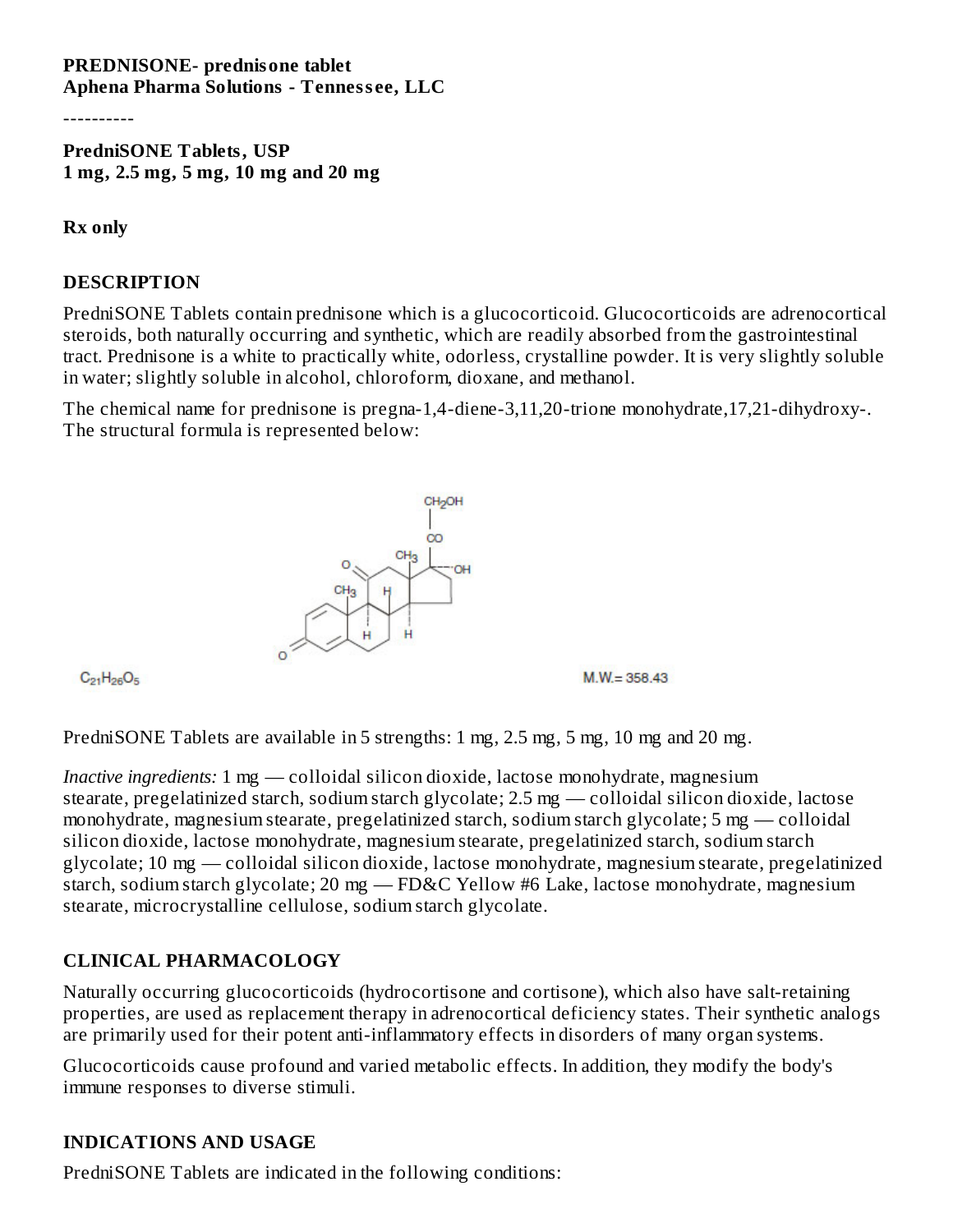## 1. **Endocrine Disorders**

Primary or secondary adrenocortical insufficiency (hydrocortisone or cortisone is the first choice; synthetic analogs may be used in conjunction with mineralocorticoids where applicable; in infancy mineralocorticoid supplementation is of particular importance)

Congenital adrenal hyperplasia Nonsuppurative thyroiditis

Hypercalcemia associated with cancer

# 2. **Rheumatic Disorders**

As adjunctive therapy for short-term administration (to tide the patient over an acute episode or exacerbation) in:

Psoriatic arthritis

Rheumatoid arthritis, including juvenile rheumatoid arthritis (selected cases may require low-dose maintenance therapy)

Ankylosing spondylitis

Acute and subacute bursitis

Acute nonspecific tenosynovitis

Acute gouty arthritis

Post-traumatic osteoarthritis

Synovitis of osteoarthritis

Epicondylitis

## 3. **Collagen Dis eas es**

During an exacerbation or as maintenance therapy in selected cases of: Systemic lupus erythematosus Systemic dermatomyositis (polymyositis)

Acute rheumatic carditis

## 4. **Dermatologic Dis eas es**

Pemphigus Bullous dermatitis herpetiformis Severe erythema multiforme (Stevens-Johnson syndrome) Exfoliative dermatitis Mycosis fungoides Severe psoriasis Severe seborrheic dermatitis

### 5. **Allergic States**

Control of severe or incapacitating allergic conditions intractable to adequate trials of conventional treatment:

Seasonal or perennial allergic rhinitis Bronchial asthma Contact dermatitis Atopic dermatitis Serum sickness Drug hypersensitivity reactions

### 6. **Ophthalmic Dis eas es**

Severe acute and chronic allergic and inflammatory processes involving the eye and its adnexa such as:

Allergic corneal marginal ulcers Herpes zoster ophthalmicus Anterior segment inflammation Diffuse posterior uveitis and choroiditis Sympathetic ophthalmia Allergic conjunctivitis **Keratitis**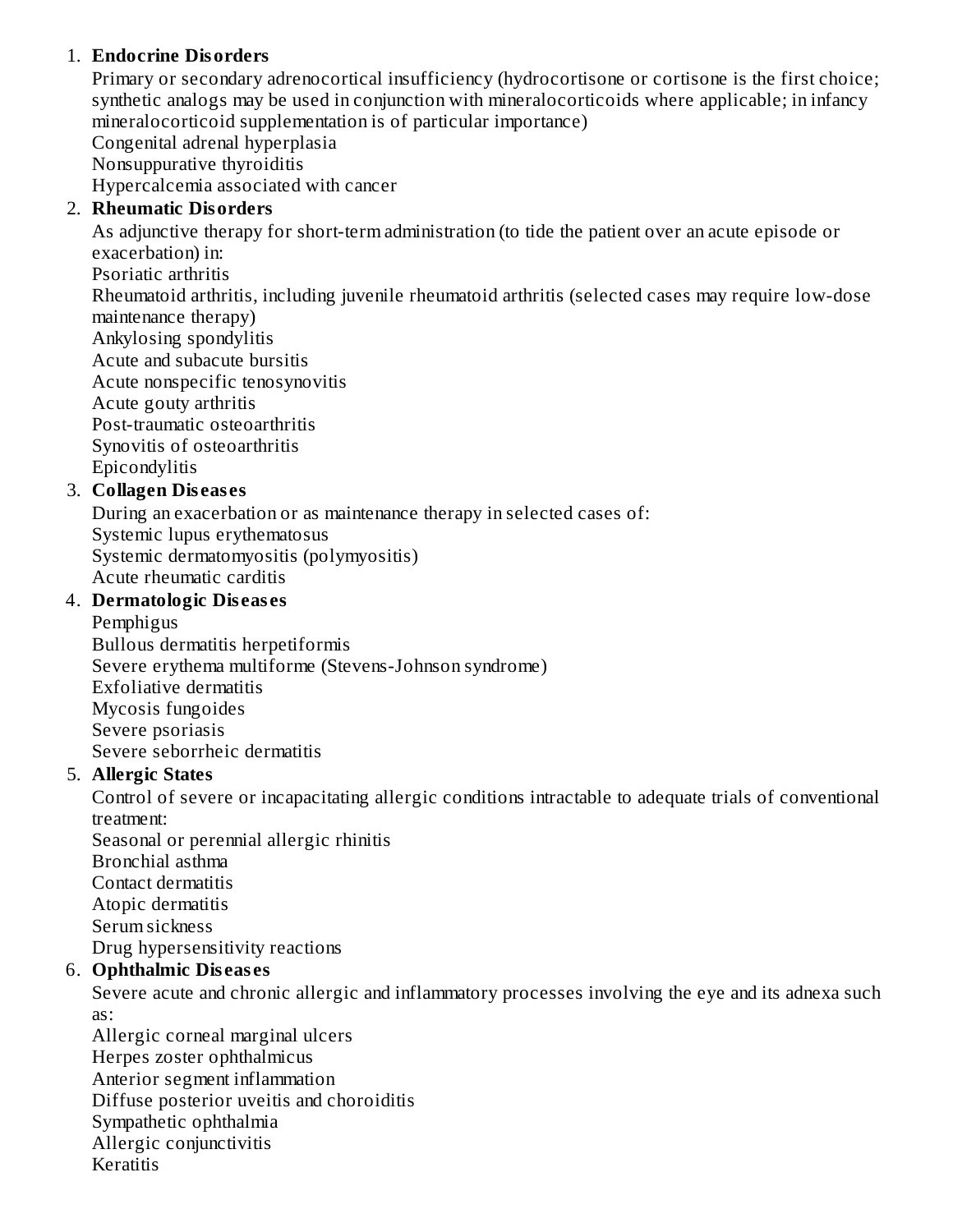Chorioretinitis Optic neuritis Iritis and iridocyclitis

## 7. **Respiratory Dis eas es**

Symptomatic sarcoidosis Loeffler's syndrome not manageable by other means Berylliosis Aspiration pneumonitis Fulminating or disseminated pulmonary tuberculosis when used concurrently with appropriate antituberculous chemotherapy

# 8. **Hematologic Disorders**

Idiopathic thrombocytopenic purpura in adults Secondary thrombocytopenia in adults Acquired (autoimmune) hemolytic anemia Erythroblastopenia (RBC anemia) Congenital (erythroid) hypoplastic anemia

#### 9. **Neoplastic Dis eas es**

For palliative management of: Leukemias and lymphomas in adults Acute leukemia of childhood

#### 10. **Edematous States**

To induce a diuresis or remission of proteinuria in the nephrotic syndrome, without uremia, of the idiopathic type or that due to lupus erythematosus

#### 11. **Gastrointestinal Dis eas es**

To tide the patient over a critical period of the disease in: Ulcerative colitis Regional enteritis

#### 12. **Mis cellaneous**

Tuberculous meningitis with subarachnoid block or impending block when used concurrently with appropriate antituberculous chemotherapy

Trichinosis with neurologic or myocardial involvement

### **CONTRAINDICATIONS**

Prednisone tablets are contraindicated in systemic fungal infections and known hypersensitivity to components.

### **WARNINGS**

#### **General**

Rare instances of anaphylactoid reactions have occurred in patients receiving corticosteroid therapy (see **ADVERSE REACTIONS: Allergic Reactions**).

Increased dosage of rapidly acting corticosteroids is indicated in patients on corticosteroid therapy subjected to any unusual stress before, during and after the stressful situation.

#### **Cardio-Renal**

Average and large doses of hydrocortisone or cortisone can cause elevation of blood pressure, salt and water retention, and increased excretion of potassium. These effects are less likely to occur with the synthetic derivatives except when used in large doses. Dietary salt restriction and potassium supplementation may be necessary. All corticosteroids increase calcium excretion.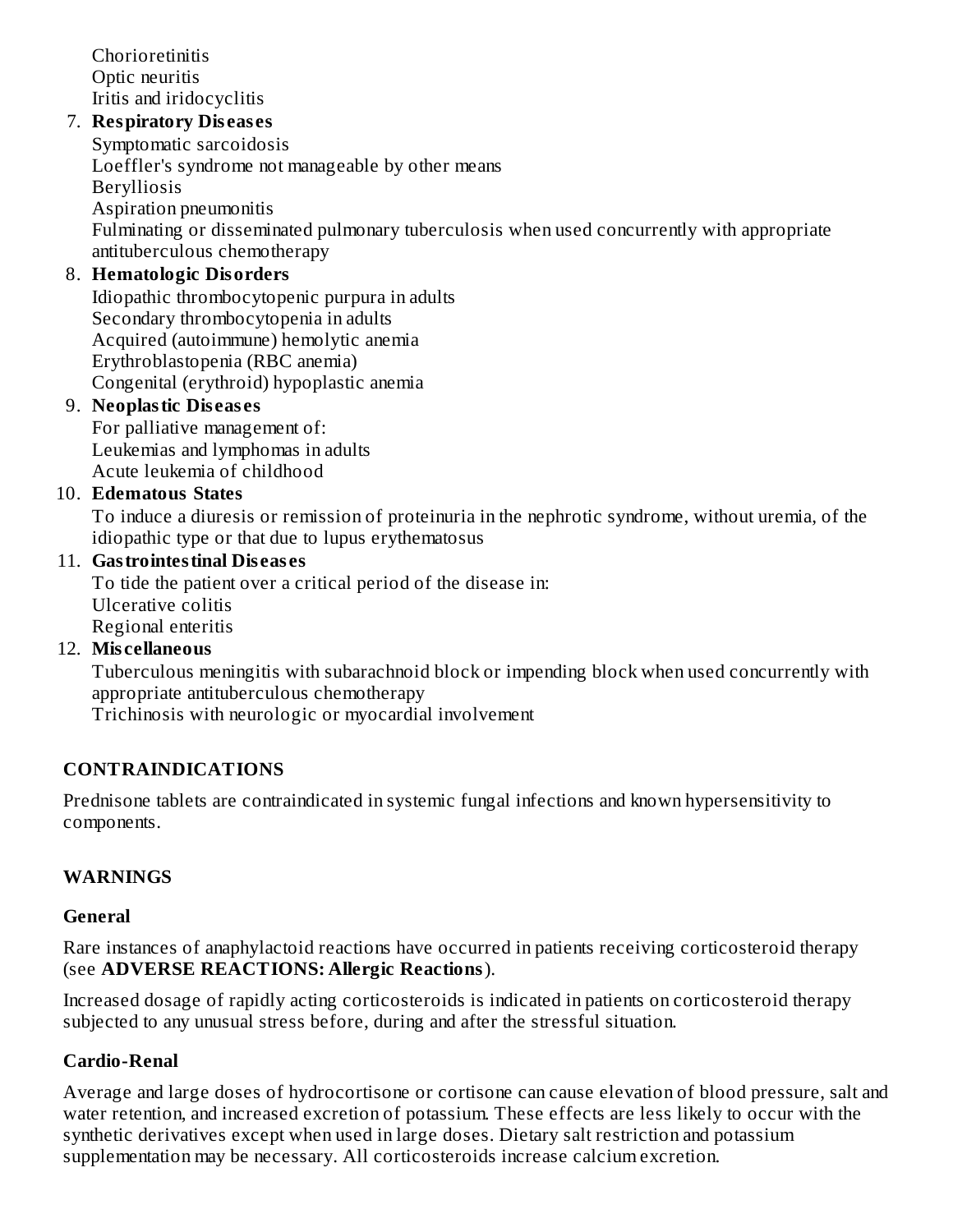Literature reports suggest an apparent association between use of corticosteroids and left ventricular free wall rupture after a recent myocardial infarction; therefore, therapy with corticosteroids should be used with great caution in these patients.

# **Endocrine**

Corticosteroids can produce reversible hypothalamic-pituitary adrenal (HPA) axis suppression with the potential for corticosteroid insufficiency after withdrawal of treatment. Adrenocortical insufficiency may result from too rapid withdrawal of corticosteroids and may be minimized by gradual reduction of dosage. This type of relative insufficiency may persist for up to 12 months after discontinuation of therapy; therefore, in any situation of stress occurring during that period, hormone therapy should be reinstituted. If the patient is receiving steroids already, dosage may have to be increased.

Metabolic clearance of corticosteroids is decreased in hypothyroid patients and increased in hyperthyroid patients. Changes in thyroid status of the patient may necessitate adjustment in dosage.

## **Infection**

### General

Patients who are on corticosteroids are more susceptible to infections than are healthy individuals. There may be decreased resistance and inability to localize infection when corticosteroids are used. Infection with any pathogen (viral, bacterial, fungal, protozoan or helminthic) in any location of the body may be associated with the use of corticosteroids alone or in combination with other immunosuppressive agents that affect cellular immunity, humoral immunity, or neutrophil function.<sup>1</sup> These infections may be mild, but may be severe and at times fatal. With increasing doses of corticosteroids, the rate of occurrence of infectious complications increases.<sup>2</sup> Corticosteroids may also mask some signs of current infection.

# Fungal Infections

Corticosteroids may exacerbate systemic fungal infections and therefore should not be used in the presence of such infections unless they are needed to control life-threatening drug reactions. There have been cases reported in which concomitant use of amphotericin B and hydrocortisone was followed by cardiac enlargement and congestive heart failure (see **PRECAUTIONS: Drug Interactions:** Amphotericin B Injection and Potassium-Depleting Agents).

### Special Pathogens

Latent disease may be activated or there may be an exacerbation of intercurrent infections due to pathogens, including those caused by *Amoeba, Candida, Cryptococcus, Mycobacterium, Nocardia, Pneumocystis, Toxoplasma*.

It is recommended that latent amebiasis or active amebiasis be ruled out before initiating corticosteroid therapy in any patient who has spent time in the tropics or any patient with unexplained diarrhea.

Similarly, corticosteroids should be used with great care in patients with known or suspected Strongyloides (threadworm) infestation. In such patients, corticosteroid-induced immunosuppression may lead to Strongyloides hyperinfection and dissemination with widespread larval migration, often accompanied by severe enterocolitis and potentially fatal gram-negative septicemia.

Corticosteroids should not be used in cerebral malaria.

# Tuberculosis

The use of prednisone in active tuberculosis should be restricted to those cases of fulminating or disseminated tuberculosis in which the corticosteroid is used for management of the disease in conjunction with an appropriate antituberculous regimen.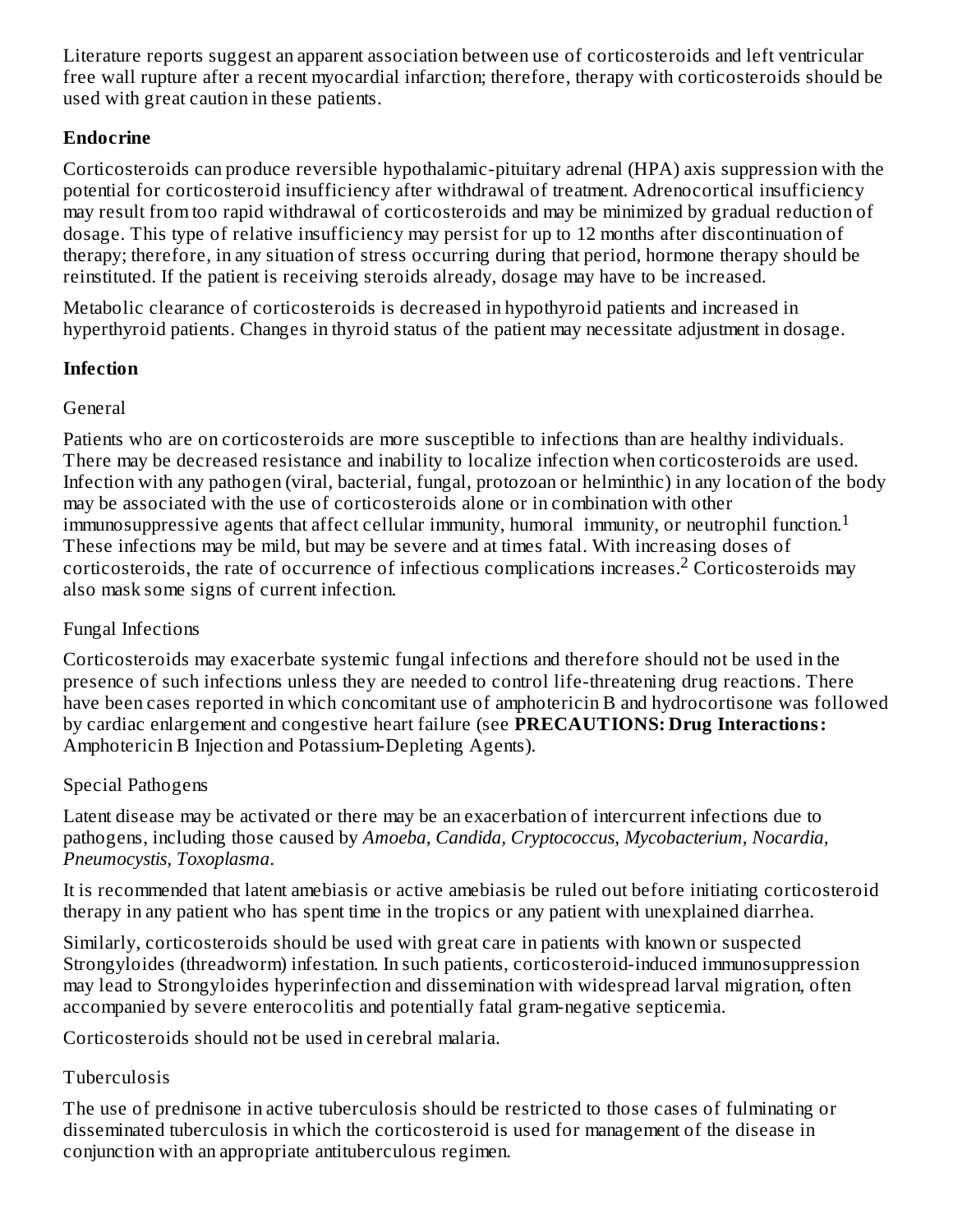If corticosteroids are indicated in patients with latent tuberculosis or tuberculin reactivity, close observation is necessary as reactivation of the disease may occur. During prolonged corticosteroid therapy, these patients should receive chemoprophylaxis.

## Vaccination

**Administration of live or live, attenuated vaccines is contraindicated in patients receiving immunosuppressive dos es of corticosteroids. Killed or inactivated vaccines may be administered. However, the respons e to such vaccines may be diminished and cannot be predicted.** Indicated immunization procedures may be undertaken in patients receiving nonimmunosuppressive doses of corticosteroids as replacement therapy (e.g., for Addison's disease).

## Viral Infections

Chickenpox and measles can have a more serious or even fatal course in pediatric and adult patients on corticosteroids. In pediatric and adult patients who have not had these diseases, particular care should be taken to avoid exposure. How the dose, route and duration of corticosteroid administration affect the risk of developing a disseminated infection is not known. The contribution of the underlying disease and/or prior corticosteroid treatment to the risk is also not known. If exposed to chickenpox, prophylaxis with varicella zoster immune globulin (VZIG) may be indicated. If exposed to measles, prophylaxis with pooled intramuscular immunoglobulin (IG) may be indicated. (See the respective package inserts for complete VZIG and IG prescribing information.) If chickenpox develops, treatment with antiviral agents may be considered.

# Ophthalmic

Use of corticosteroids may produce posterior subcapsular cataracts, glaucoma with possible damage to the optic nerves, and may enhance the establishment of secondary ocular infections due to bacteria, fungi or viruses. The use of oral corticosteroids is not recommended in the treatment of optic neuritis and may lead to an increase in the risk of new episodes. Corticosteroids should not be used in active ocular herpes simplex because of possible corneal perforation.

# **PRECAUTIONS**

# **General Precautions**

The lowest possible dose of corticosteroids should be used to control the condition under treatment. When reduction in dosage is possible, the reduction should be gradual.

Since complications of treatment with glucocorticoids are dependent on the size of the dose and the duration of treatment, a risk/benefit decision must be made in each individual case as to dose and duration of treatment and as to whether daily or intermittent therapy should be used.

Kaposi's sarcoma has been reported to occur in patients receiving corticosteroid therapy, most often for chronic conditions. Discontinuation of corticosteroids may result in clinical improvement.

# **Cardio-Renal**

As sodium retention with resultant edema and potassium loss may occur in patients receiving corticosteroids, these agents should be used with caution in patients with congestive heart failure, hypertension, or renal insufficiency.

# **Endocrine**

Drug-induced secondary adrenocortical insufficiency may be minimized by gradual reduction of dosage. This type of relative insufficiency may persist for up to 12 months after discontinuation of therapy following large doses for prolonged periods; therefore, in any situation of stress occurring during that period, hormone therapy should be reinstituted. Since mineralocorticoid secretion may be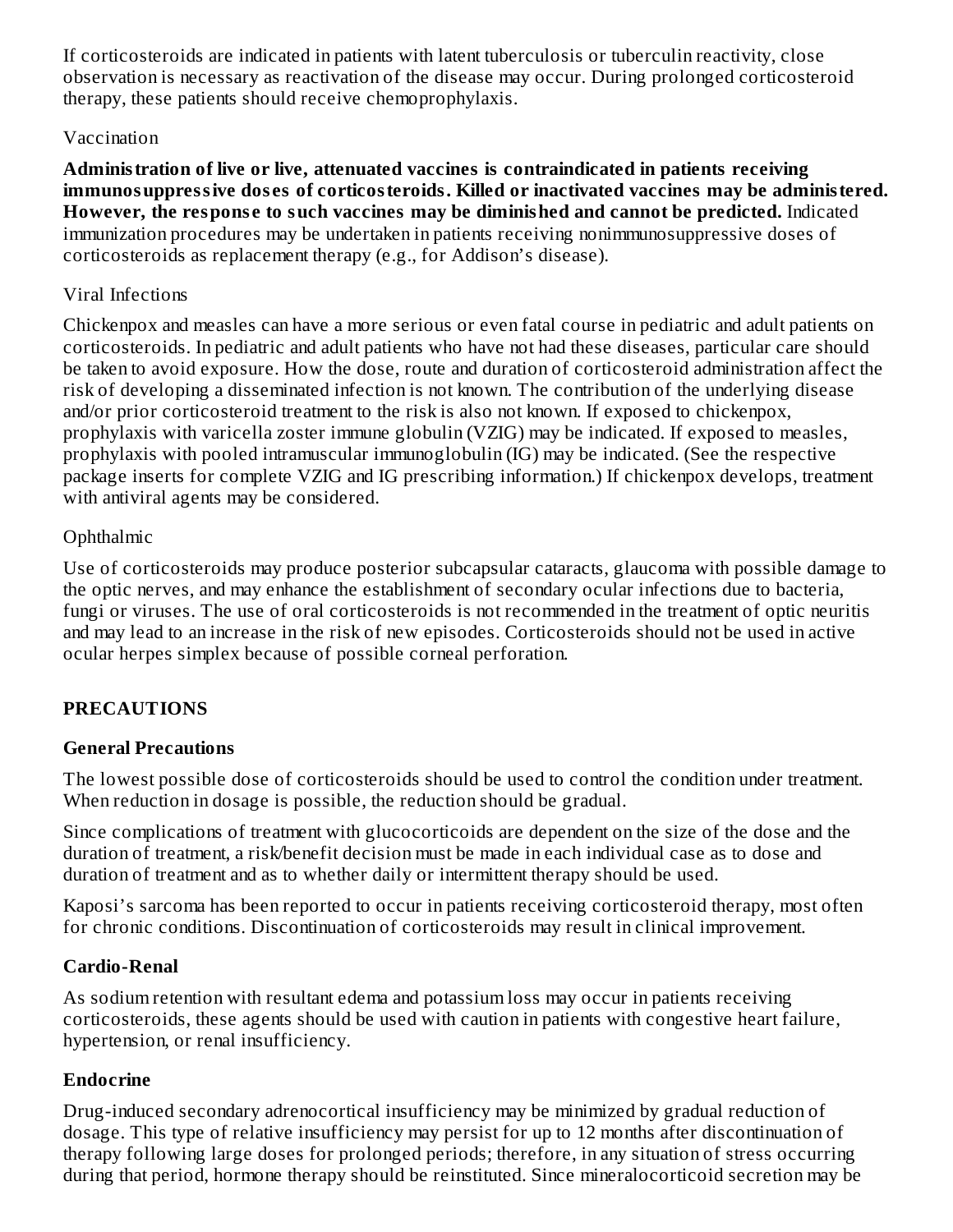impaired, salt and/or a mineralocorticoid should be administered concurrently.

There is an enhanced effect of corticosteroids on patients with hypothyroidism.

# **Gastrointestinal**

Steroids should be used with caution in active or latent peptic ulcers, diverticulitis, fresh intestinal anastomoses, and nonspecific ulcerative colitis, since they may increase the risk of a perforation.

Signs of peritoneal irritation following gastrointestinal perforation in patients receiving corticosteroids may be minimal or absent.

There is an enhanced effect due to decreased metabolism of corticosteroids in patients with cirrhosis.

# **Mus culoskeletal**

Corticosteroids decrease bone formation and increase bone resorption both through their effect on calcium regulation (i.e., decreasing absorption and increasing excretion) and inhibition of osteoblast function. This, together with a decrease in the protein matrix of the bone secondary to an increase in protein catabolism, and reduced sex hormone production, may lead to inhibition of bone growth in pediatric patients and the development of osteoporosis at any age. Growth and development of infants and children on prolonged corticosteroid therapy should be carefully observed. Special consideration should be given to patients at increased risk of osteoporosis (e.g., postmenopausal women) before initiating corticosteroid therapy.

Inclusion of therapy for osteoporosis prevention or treatment should be considered. To minimize the risk of glucocortoicoid-induced bone loss, the smallest possible effective dosage and duration should be used. Lifestyle modification to reduce the risk of osteoporosis (e.g., cigarette smoking cessation, limitation of alcohol consumption, participation in weight-bearing exercise for 30-60 minutes daily) should be encouraged. Calcium and vitamin D supplementation, bisphosphonate (e.g., alendronate, risedronate), and a weight-bearing exercise program that maintains muscle mass are suitable first-line therapies aimed at reducing the risk of adverse bone effects. Current recommendations suggest that all interventions be initiated in any patient in whom glucocorticoid therapy with at least the equivalent of 5 mg of prednisone for at least 3 months is anticipated; in addition, sex hormone replacement therapy (combined estrogen and progestin in women; testosterone in men) should be offered to such patients who are hypogonadal or in whom replacement is otherwise clinically indicated and biphosphonate therapy should be initiated (if not already) if bone mineral density (BMD) of the lumbar spine and/or hip is below normal.

# **Neuro-Psychiatric**

Although controlled clinical trials have shown corticosteroids to be effective in speeding the resolution of acute exacerbations of multiple sclerosis, they do not show that they affect the ultimate outcome or natural history of the disease. The studies do show that relatively high doses of corticosteroids are necessary to demonstrate a significant effect. (See **DOSAGE AND ADMINISTRATION: Multiple Sclerosis**.)

An acute myopathy has been observed with the use of high doses of corticosteroids, most often occurring in patients with disorders of neuromuscular transmission (e.g., myasthenia gravis), or in patients receiving concomitant therapy with neuromuscular blocking drugs (e.g., pancuronium). This acute myopathy is generalized, may involve ocular and respiratory muscles, and may result in quadriparesis. Elevation of creatinine kinase may occur. Clinical improvement or recovery after stopping corticosteroids may require weeks to years.

Psychiatric derangements may appear when corticosteroids are used, ranging from euphoria, insomnia, mood swings, personality changes, and severe depression, to frank psychotic manifestations. Also, existing emotional instability or psychotic tendencies may be aggravated by corticosteroids.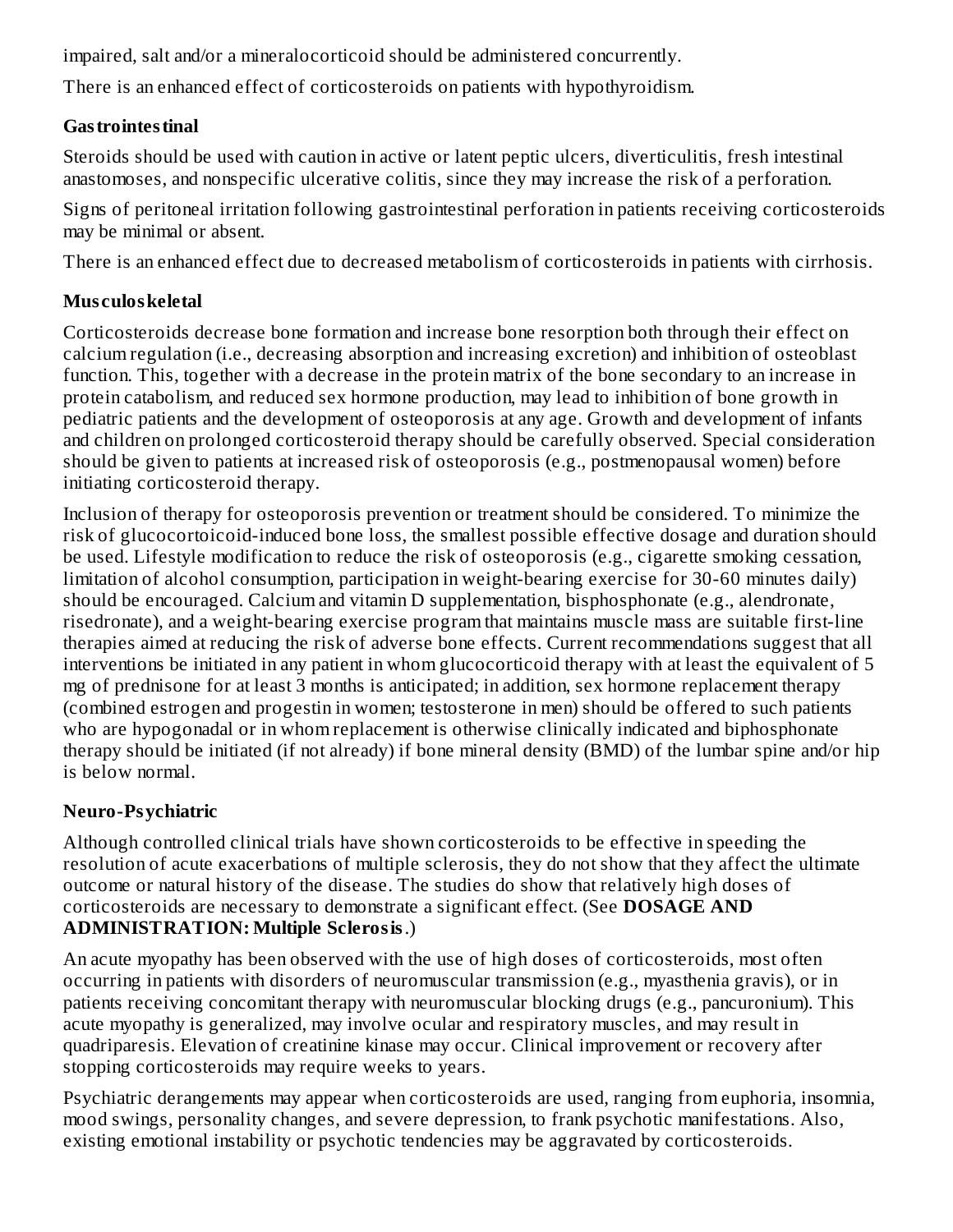# **Ophthalmic**

Intraocular pressure may become elevated in some individuals. If steroid therapy is continued for more than 6 weeks, intraocular pressure should be monitored.

## **Information for Patients**

Patients should be warned not to discontinue the use of corticosteroids abruptly or without medical supervision. As prolonged use may cause adrenal insufficiency and make patients dependent on corticosteroids, they should advise any medical attendants that they are taking corticosteroids and they should seek medical advice at once should they develop an acute illness including fever or other signs of infection. Following prolonged therapy, withdrawal of corticosteroids may result in symptoms of the corticosteroid withdrawal syndrome including, myalgia, arthralgia, and malaise.

Persons who are on corticosteroids should be warned to avoid exposure to chickenpox or measles. Patients should also be advised that if they are exposed, medical advice should be sought without delay.

## **Drug Interactions**

Amphotericin B Injection and Potassium-Depleting Agents

When corticosteroids are administered concomitantly with potassium-depleting agents (e.g., **amphotericin B, diuretics**), patients should be observed closely for development of hypokalemia. In addition, there have been cases reported in which concomitant use of amphotericin B and hydrocortisone was followed by cardiac enlargement and congestive heart failure.

## Antibiotics

Macrolide antibiotics have been reported to cause a significant decrease in corticosteroid clearance (see **PRECAUTIONS: Drug Interactions:** Hepatic Enzyme Inducers, Inhibitors and Substrates).

### Anticholinesterases

Concomitant use of anticholinesterase agents (e.g., **neostigmine, pyridostigmine**) and corticosteroids may produce severe weakness in patients with myasthenia gravis. If possible, anticholinesterase agents should be withdrawn at least 24 hours before initiating corticosteroid therapy. If concomitant therapy must occur, it should take place under close supervision and the need for respiratory support should be anticipated.

### Anticoagulants, Oral

Co-administration of corticosteroids and **warfarin** usually results in inhibition of response to warfarin, although there have been some conflicting reports. Therefore, coagulation indices should be monitored frequently to maintain the desired anticoagulant effect.

### Antidiabetics

Because corticosteroids may increase blood glucose concentrations, dosage adjustments of antidiabetic agents may be required.

### Antitubercular drugs

# Serum concentrations of **isoniazid** may be decreased.

# Bupropion

Since systemic steroids, as well as bupropion, can lower the seizure threshold, concurrent administration should be undertaken only with extreme caution; low initial dosing and small gradual increases should be employed.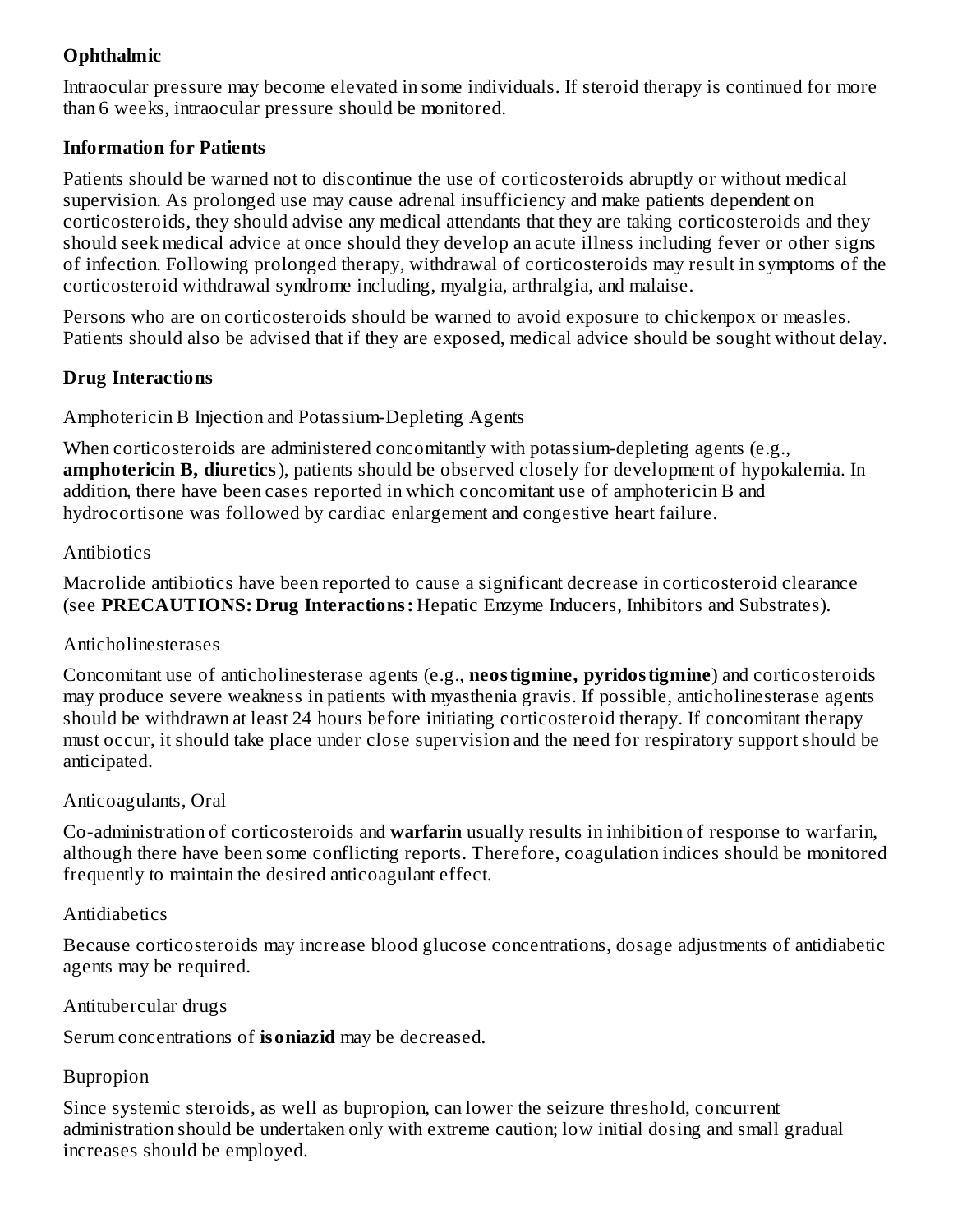## Cholestyramine

Cholestyramine may increase the clearance of corticosteroids.

#### Cyclosporine

Increased activity of both cyclosporine and corticosteroids may occur when the two are used concurrently. Convulsions have been reported with this concurrent use.

## Digitalis Glycosides

Patients on digitalis glycosides may be at increased risk of arrhythmias due to hypokalemia.

## Estrogens, Including Oral Contraceptives

Estrogens may decrease the hepatic metabolism of certain corticosteroids, thereby increasing their effect.

### Fluoroquinolones

Post-marketing surveillance reports indicate that the risk of tendon rupture may be increased in patients receiving concomitant fluoroquinolones (e.g., **ciprofloxacin, levofloxacin**) and corticosteroids, especially in the elderly. Tendon rupture can occur during or after treatment with quinolones.

### Hepatic Enzyme Inducers, Inhibitors and Substrates

Drugs which **induce** cytochrome P450 3A4 (CYP 3A4) enzyme activity (e.g., **barbiturates, phenytoin, carbamazepine, rifampin**) may enhance the metabolism of corticosteroids and require that the dosage of the corticosteroid be increased. Drugs which **inhibit** CYP 3A4 (e.g., **ketoconazole, itraconazole, ritonavir, indinavir, macrolide antibiotics such as erythromycin**) have the potential to result in increased plasma concentrations of corticosteroids. Glucocorticoids are moderate inducers of CYP 3A4. Co-administration with other drugs that are metabolized by CYP 3A4 (e.g., **indinavir, erythromycin**) may increase their clearance, resulting in decreased plasma concentration.

### Ketoconazole

Ketoconazole has been reported to decrease the metabolism of certain corticosteroids by up to 60%, leading to increased risk of corticosteroid side effects. In addition, ketoconazole alone can inhibit adrenal corticosteroid synthesis and may cause adrenal insufficiency during corticosteroid withdrawal.

### Nonsteroidal Anti-Inflammatory Agents (NSAIDS)

Concomitant use of **aspirin** (or other **nonsteroidal anti-inflammatory agents**) and corticosteroids increases the risk of gastrointestinal side effects. Aspirin should be used cautiously in conjunction with corticosteroids in hypoprothrombinemia. The clearance of salicylates may be increased with concurrent use of corticosteroids; this could lead to decreased salicylate serum levels or increase the risk of salicylate toxicity when corticosteroid is withdrawn.

### Phenytoin

In post-marketing experience, there have been reports of both increases and decreases in phenytoin levels with dexamethasone co-administration, leading to alterations in seizure control. Phenytoin has been demonstrated to increase the hepatic metabolism of corticosteroids, resulting in a decreased therapeutic effect of the corticosteroid.

### **Quetiapine**

Increased doses of quetiapine may be required to maintain control of symptoms of schizophrenia in patients receiving a glucocorticoid, a hepatic enzyme inducer.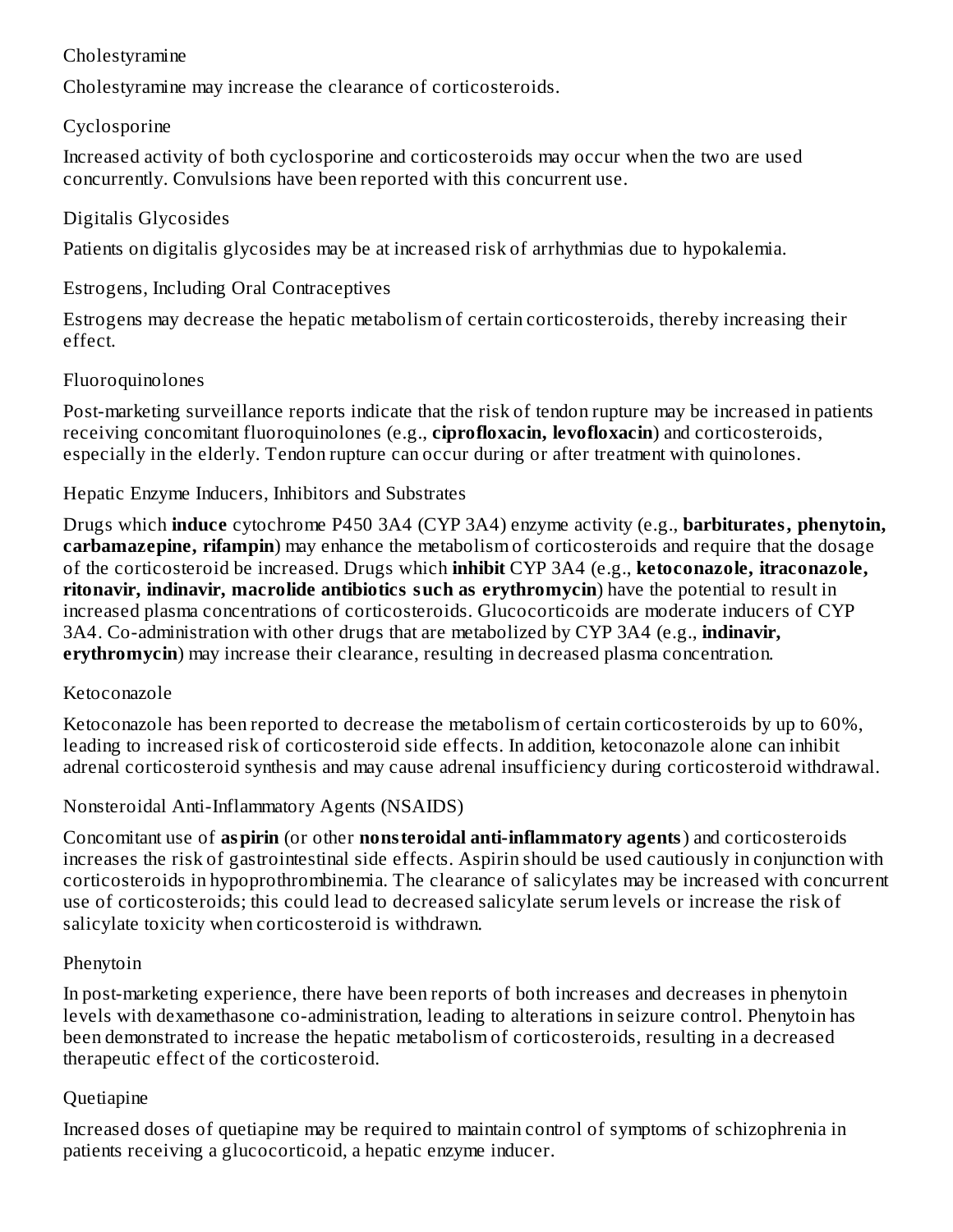## Skin Tests

Corticosteroids may suppress reactions to skin tests.

## Thalidomide

Co-administration with thalidomide should be employed cautiously, as toxic epidermal necrolysis has been reported with concomitant use.

### Vaccines

Patients on corticosteroid therapy may exhibit a diminished response to toxoids and live or inactivated vaccines due to inhibition of antibody response. Corticosteroids may also potentiate the replication of some organisms contained in live attenuated vaccines. Routine administration of vaccines or toxoids should be deferred until corticosteroid therapy is discontinued if possible (see **WARNINGS: Infection:** Vaccination).

### **Carcinogenesis, Mutagenesis, Impairment of Fertility**

No adequate studies have been conducted in animals to determine whether corticosteroids have a potential for carcinogenesis or mutagenesis. Steroids may increase or decrease motility and number of spermatozoa in some patients.

## **Pregnancy**

Teratogenic Effects

# *Pregnancy Category C*

Corticosteroids have been shown to be teratogenic in many species when given in doses equivalent to the human dose. Animal studies in which corticosteroids have been given to pregnant mice, rats, and rabbits have yielded an increased incidence of cleft palate in the offspring. There are no adequate and well-controlled studies in pregnant women. Corticosteroids should be used during pregnancy only if the potential benefit justifies the potential risk to the fetus. Infants born to mothers who have received substantial doses of corticosteroids during pregnancy should be carefully observed for signs of hypoadrenalism.

### **Nursing Mothers**

Systemically administered corticosteroids appear in human milk and could suppress growth, interfere with endogenous corticosteroid production, or cause other untoward effects. Because of the potential for serious adverse reactions in nursing infants from corticosteroids, a decision should be made whether to discontinue nursing or to discontinue the drug, taking into account the importance of the drug to the mother.

# **Pediatric Us e**

The efficacy and safety of corticosteroids in the pediatric population are based on the well-established course of effect of corticosteroids, which is similar in pediatric and adult populations. Published studies provide evidence of efficacy and safety in pediatric patients for the treatment of nephrotic syndrome (patients >2 years of age), and aggressive lymphomas and leukemias (patients >1 month of age). Other indications for pediatric use of corticosteroids, e.g., severe asthma and wheezing, are based on adequate and well-controlled trials conducted in adults, on the premises that the course of the diseases and their pathophysiology are considered to be substantially similar in both populations.

The adverse effects of corticosteroids in pediatric patients are similar to those in adults (see **ADVERSE REACTIONS**). Like adults, pediatric patients should be carefully observed with frequent measurements of blood pressure, weight, height, intraocular pressure, and clinical evaluation for the presence of infection, psychosocial disturbances, thromboembolism, peptic ulcers, cataracts, and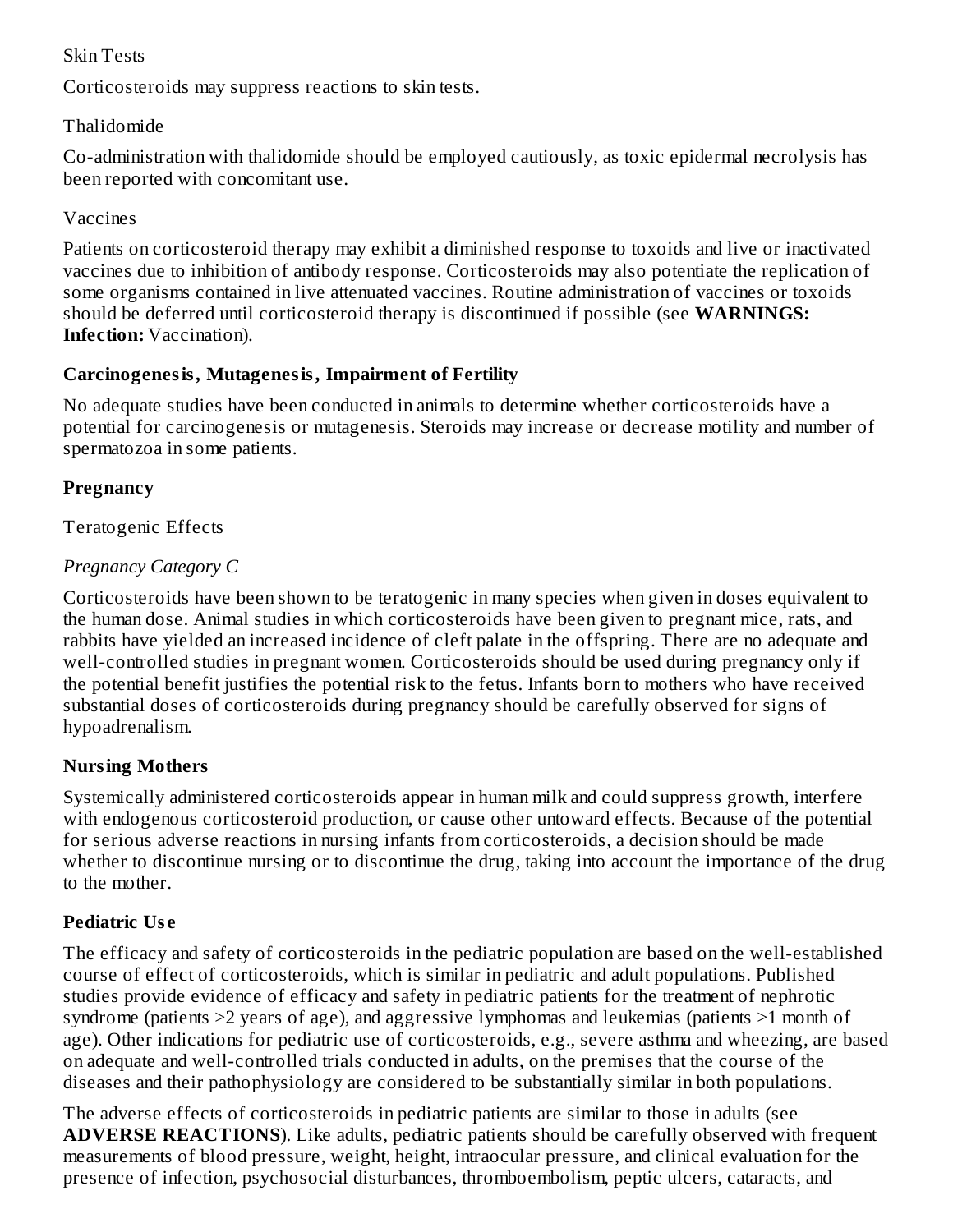osteoporosis. Pediatric patients who are treated with corticosteroids by any route, including systemically administered corticosteroids, may experience a decrease in their growth velocity. This negative impact of corticosteroids on growth has been observed at low systemic doses and in the absence of laboratory evidence of hypothalamic-pituitary-adrenal (HPA) axis suppression (i.e., cosyntropin stimulation and basal cortisol plasma levels). Growth velocity may therefore be a more sensitive indicator of systemic corticosteroid exposure in pediatric patients than some commonly used tests of HPA axis function. The linear growth of pediatric patients treated with corticosteroids should be monitored, and the potential growth effects of prolonged treatment should be weighed against clinical benefits obtained and the availability of treatment alternatives. In order to minimize the potential growth effects of corticosteroids, pediatric patients should be titrated to the lowest effective dose.

## **Geriatric Us e**

Clinical studies did not include sufficient numbers of subjects aged 65 and over to determine whether they respond differently from younger subjects. Other reported clinical experience has not identified differences in responses between the elderly and younger patients. In general, dose selection for an elderly patient should be cautious, usually starting at the low end of the dosing range, reflecting the greater frequency of decreased hepatic, renal, or cardiac function, and of concomitant disease or other drug therapy. In particular, the increased risk of diabetes mellitus, fluid retention and hypertension in elderly patients treated with corticosteroids should be considered.

# **ADVERSE REACTIONS**

### **(listed alphabetically, under each subs ection)**

The following adverse reactions have been reported with prednisone or other corticosteroids:

### **Allergic Reactions**

anaphylactoid or hypersensitivity reactions, anaphylaxis, angioedema.

### Cardiovascular System

bradycardia, cardiac arrest, cardiac arrhythmias, cardiac enlargement, circulatory collapse, congestive heart failure, ECG changes caused by potassium deficiency, edema, fat embolism, hypertension or aggravation of hypertension, hypertrophic cardiomyopathy in premature infants, myocardial rupture following recent myocardial infarction (see **WARNINGS: Cardio-Renal**), necrotizing angiitis, pulmonary edema, syncope, tachycardia, thromboembolism, thrombophlebitis, vasculitis.

### Dermatologic

acne, acneiform eruptions, allergic dermatitis, alopecia, angioedema, angioneurotic edema, atrophy and thinning of skin, dry scaly skin, ecchymoses and petechiae (bruising), erythema, facial edema, hirsutism, impaired wound healing, increased sweating, Karposi's sarcoma (see **PRECAUTIONS: General Precautions**), lupus erythematosus-like lesions, perineal irritation, purpura, rash, striae, subcutaneous fat atrophy, suppression of reactions to skin tests, striae, telangiectasis, thin fragile skin, thinning scalp hair, urticaria.

### Endocrine

Adrenal insufficiency-greatest potential caused by high potency glucocorticoids with long duration of action (associated symptoms include; arthralgias, buffalo hump, dizziness, life-threatening hypotension, nausea, severe tiredness or weakness), amenorrhea, postmenopausal bleeding or other menstrual irregularities, decreased carbohydrate and glucose tolerance, development of cushingoid state, diabetes mellitus (new onset or manifestations of latent), glycosuria, hyperglycemia, hypertrichosis, hyperthyroidism (see **WARNINGS: Endocrine**), hypothyroidism, increased requirements for insulin or oral hypoglycemic agents in diabetics, lipids abnormal, moon face, negative nitrogen balance caused by protein catabolism, secondary adrenocortical and pituitary unresponsiveness (particularly in times of stress, as in trauma, surgery or illness) (see **WARNINGS: Endocrine**), suppression of growth in pediatric patients.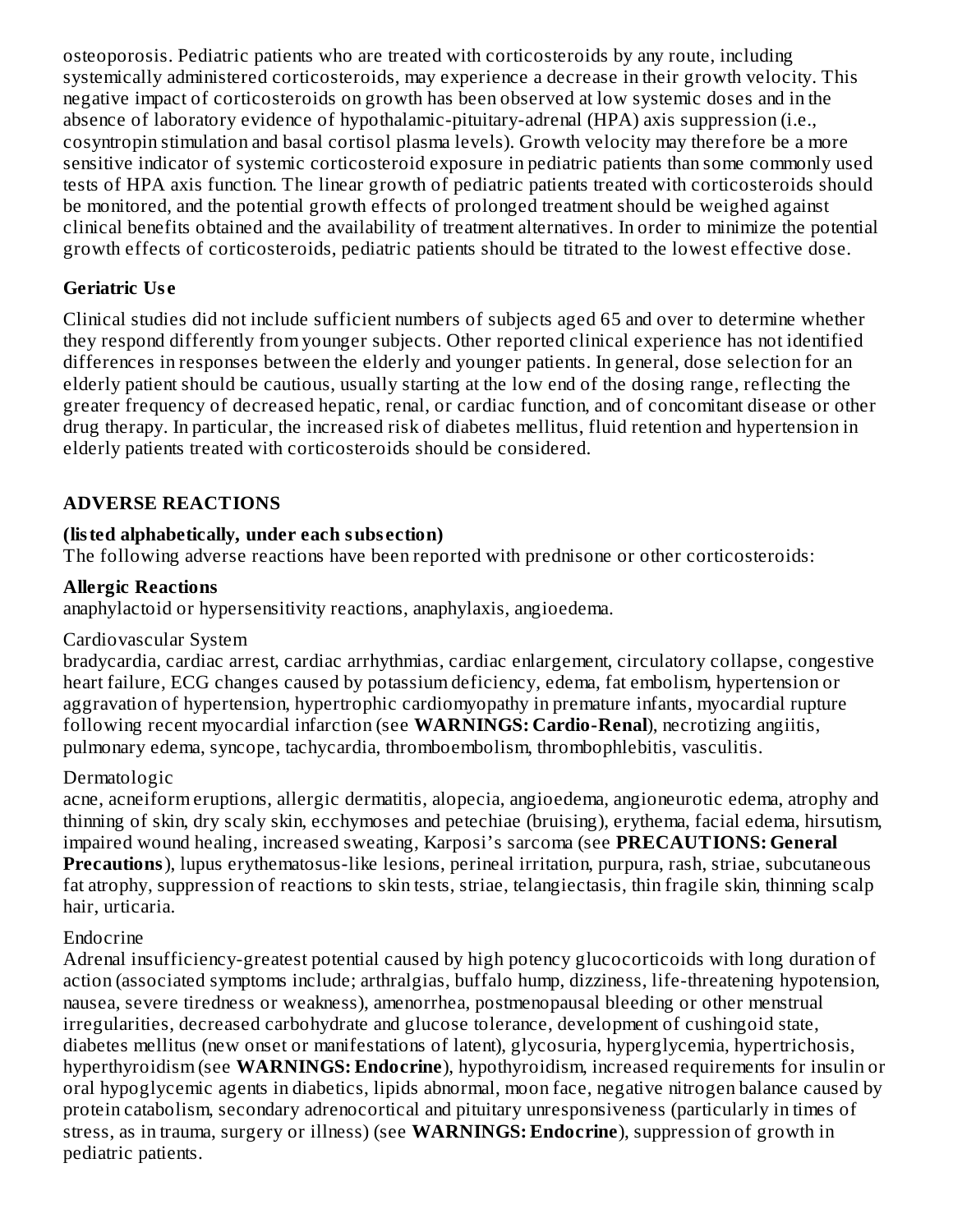# Fluid and Electrolyte Disturbances

congestive heart failure in susceptible patients, fluid retention, hypokalemia, hypokalemic alkalosis, metabolic alkalosis, hypotension or shock-like reaction, potassium loss, sodium retention with resulting edema.

## **Gastrointestinal**

abdominal distention, abdominal pain, anorexia which may result in weight loss, constipation, diarrhea, elevation in serum liver enzyme levels (usually reversible upon discontinuation), gastric irritation, hepatomegaly, increased appetite and weight gain, nausea, oropharyngeal candidiasis, pancreatitis, peptic ulcer with possible perforation and hemorrhage, perforation of the small and large intestine (particularly in patients with inflammatory bowel disease), ulcerative esophagitis, vomiting.

## Hematologic

anemia, neutropenia (including febrile neutropenia).

Metabolic

negative nitrogen balance due to protein catabolism.

Musculoskeletal

arthralgias, aseptic necrosis of femoral and humeral heads, increase risk of fracture, loss of muscle mass, muscle weakness, myalgias, osteopenia, osteoporosis (see **PRECAUTIONS: Mus culoskeletal**), pathologic fracture of long bones, steroid myopathy, tendon rupture (particularly of the Achilles tendon), vertebral compression fractures.

## Neurological/Psychiatric

amnesia, anxiety, benign intracranial hypertension, convulsions, delirium, dementia (characterized by deficits in memory retention, attention, concentration, mental speed and efficiency, and occupational performance), depression, dizziness, EEG abnormalities, emotional instability and irritability, euphoria, hallucinations, headache, impaired cognition, incidence of severe psychiatric symptoms, increased intracranial pressure with papilledema (pseudotumor cerebri) usually following discontinuation of treatment, increased motor activity, insomnia, ischemic neuropathy, long-term memory loss, mania, mood swings, neuritis, neuropathy, paresthesia, personality changes, psychiatric disorders including steroid psychoses or aggravation of pre-existing psychiatric conditions, restlessness, schizophrenia, verbal memory loss, vertigo, withdrawn behavior.

# Ophthalmic

blurred vision, cataracts (including posterior subcapsular cataracts), central serous chorioretinopathy, establishment of secondary bacterial, fungal and viral infections, exophthalmos, glaucoma, increased intraocular pressure (see **PRECAUTIONS: Ophthalmic**), optic nerve damage, papilledema.

### **Other**

abnormal fat deposits, aggravation/masking of infections, decreased resistance to infection (see **WARNINGS:Infection**), hiccups, immunosuppression, increased or decreased motility and number of spermatozoa, malaise, insomnia, moon face, pyrexia.

# **DOSAGE AND ADMINISTRATION**

Gastric irritation may be reduced if taken before, during, or immediately after meals or with food or milk.

The maximal activity of the adrenal cortex is between 2 am and 8 am, and it is minimal between 4 pm and midnight. Exogenous corticosteroids suppress adrenocorticoid activity the least when given at the time of maximal activity (am) for single dose administration. Therefore, it is recommended that prednisone be administered in the morning prior to 9 am and when large doses are given, administration of antacids between meals to help prevent peptic ulcers. Multiple dose therapy should be evenly distributed in evenly spaced intervals throughout the day.

Dietary salt restriction may be advisable in patients.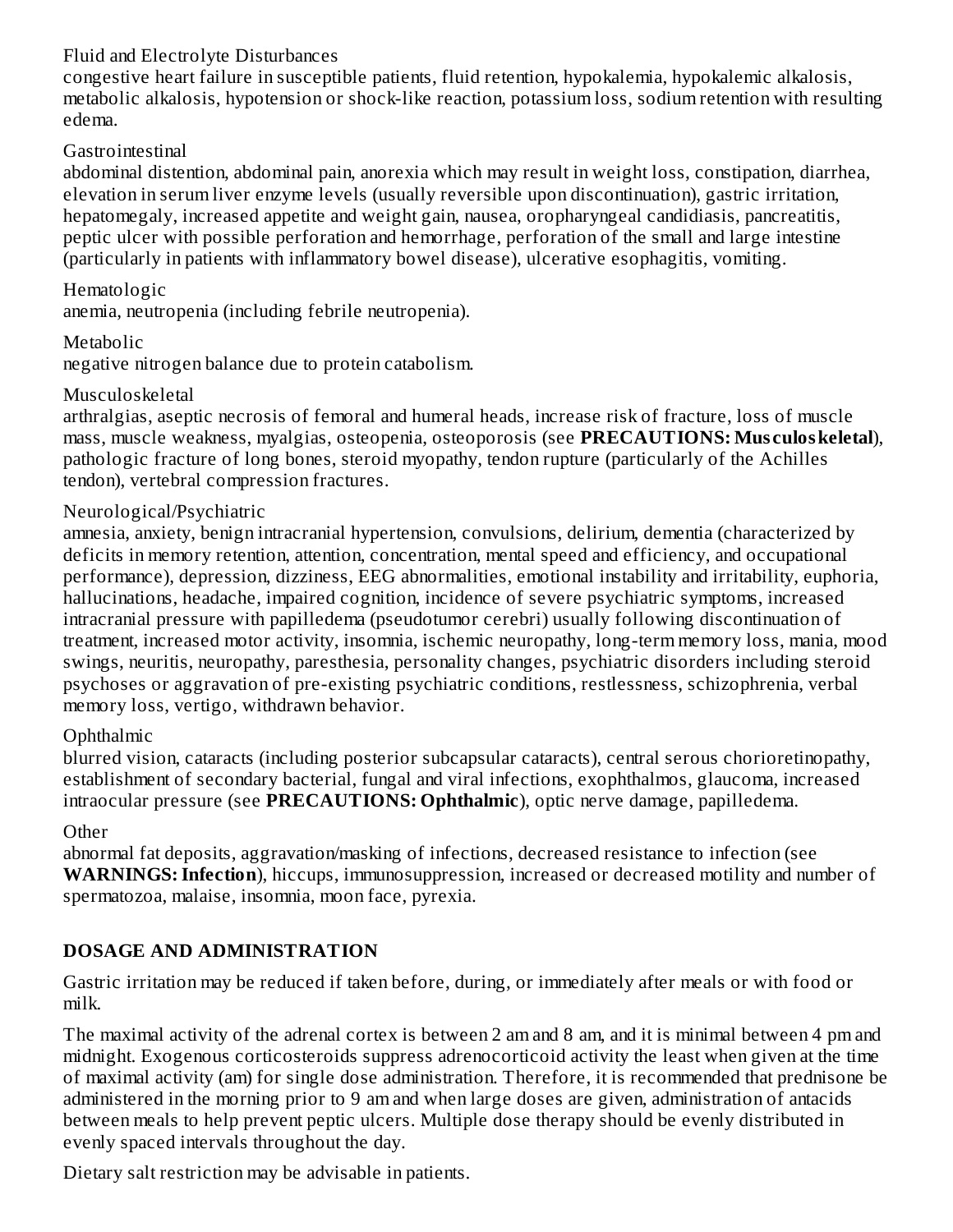Do not stop taking this medicine without first talking to your doctor. Avoid abrupt withdraw of therapy.

The initial dosage of PredniSONE Tablets may vary from 5 mg to 60 mg per day, depending on the specific disease entity being treated. In situations of less severity lower doses will generally suffice, while in selected patients higher initial doses may be required. The initial dosage should be maintained or adjusted until a satisfactory response is noted. If after a reasonable period of time there is a lack of satisfactory clinical response, PredniSONE should be discontinued and the patient transferred to other appropriate therapy. **IT SHOULD BE EMPHASIZED THAT DOSAGE REQUIREMENTS ARE VARIABLE AND MUST BE INDIVIDUALIZED ON THE BASIS OF THE DISEASE UNDER TREATMENT AND THE RESPONSE OF THE PATIENT.** After a favorable response is noted, the proper maintenance dosage should be determined by decreasing the initial drug dosage in small increments at appropriate time intervals until the lowest dosage which will maintain an adequate clinical response is reached. It should be kept in mind that constant monitoring is needed in regard to drug dosage. Included in the situations which may make dosage adjustments necessary are changes in clinical status secondary to remissions or exacerbations in the disease process, the patient's individual drug responsiveness, and the effect of patient exposure to stressful situations not directly related to the disease entity under treatment; in this latter situation, it may be necessary to increase the dosage of PredniSONE for a period of time consistent with the patient's condition. If after long-term therapy the drug is to be stopped, it is recommended that it be withdrawn gradually rather than abruptly.

### **Multiple Sclerosis**

In the treatment of acute exacerbations of multiple sclerosis daily doses of 200 mg of prednisolone for a week followed by 80 mg every other day for 1 month have been shown to be effective. (Dosage range is the same for prednisone and prednisolone.)

## **Alternate Day Therapy**

Alternate day therapy is a corticosteroid dosing regimen in which twice the usual daily dose of corticoid is administered every other morning. The purpose of this mode of therapy is to provide the patient requiring long-term pharmacologic dose treatment with the beneficial effects of corticoids while minimizing certain undesirable effects, including pituitary-adrenal suppression, the Cushingoid state, corticoid withdrawal symptoms, and growth suppression in children.

The rationale for this treatment schedule is based on two major premises: (a) the anti-inflammatory or therapeutic effect of corticoids persists longer than their physical presence and metabolic effects and (b) administration of the corticosteroid every other morning allows for re-establishment of more nearly normal hypothalamic-pituitary-adrenal (HPA) activity on the off-steroid day.

A brief review of the HPA physiology may be helpful in understanding this rationale. Acting primarily through the hypothalamus a fall in free cortisol stimulates the pituitary gland to produce increasing amounts of corticotropin (ACTH) while a rise in free cortisol inhibits ACTH secretion. Normally the HPA system is characterized by diurnal (circadian) rhythm. Serum levels of ACTH rise from a low point about 10 pm to a peak level about 6 am. Increasing levels of ACTH stimulate adrenocortical activity resulting in a rise in plasma cortisol with maximal levels occurring between 2 am and 8 am. This rise in cortisol dampens ACTH production and in turn adrenocortical activity. There is a gradual fall in plasma corticoids during the day with lowest levels occurring about midnight.

The diurnal rhythm of the HPA axis is lost in Cushing's disease, a syndrome of adrenocortical hyperfunction characterized by obesity with centripetal fat distribution, thinning of the skin with easy bruisability, muscle wasting with weakness, hypertension, latent diabetes, osteoporosis, electrolyte imbalance, etc. The same clinical findings of hyperadrenocorticism may be noted during long-term pharmacologic dose corticoid therapy administered in conventional daily divided doses. It would appear, then, that a disturbance in the diurnal cycle with maintenance of elevated corticoid values during the night may play a significant role in the development of undesirable corticoid effects. Escape from these constantly elevated plasma levels for even short periods of time may be instrumental in protecting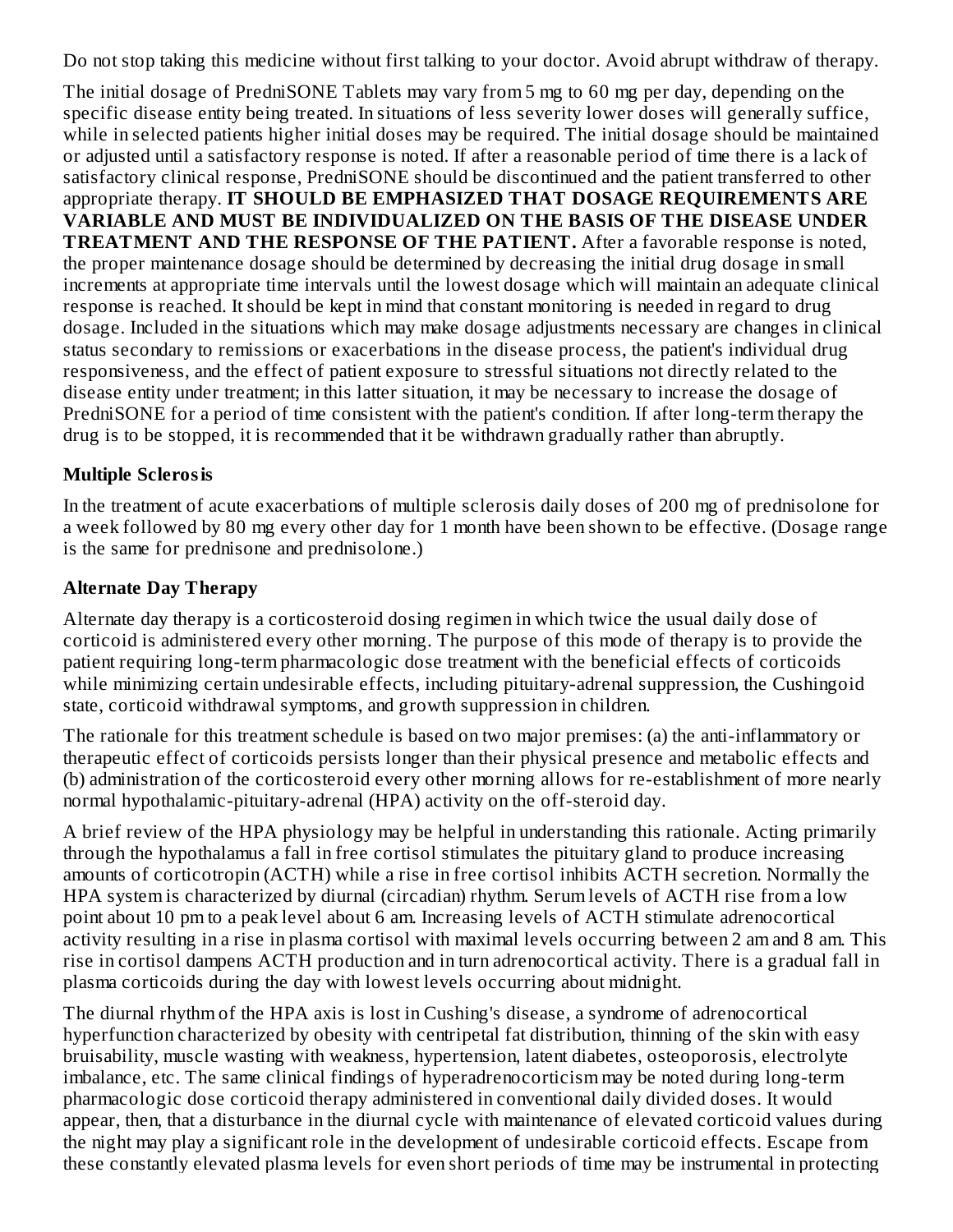against undesirable pharmacologic effects.

During conventional pharmacologic dose corticosteroid therapy, ACTH production is inhibited with subsequent suppression of cortisol production by the adrenal cortex. Recovery time for normal HPA activity is variable depending upon the dose and duration of treatment. During this time the patient is vulnerable to any stressful situation. Although it has been shown that there is considerably less adrenal suppression following a single morning dose of prednisolone (10 mg) as opposed to a quarter of that dose administered every 6 hours, there is evidence that some suppressive effect on adrenal activity may be carried over into the following day when pharmacologic doses are used. Further, it has been shown that a single dose of certain corticosteroids will produce adrenocortical suppression for two or more days. Other corticoids, including methylprednisolone, hydrocortisone, prednisone, and prednisolone, are considered to be short acting (producing adrenocortical suppression for 1¼ to 1½ days following a single dose) and thus are recommended for alternate day therapy.

The following should be kept in mind when considering alternate day therapy:

- 1. Basic principles and indications for corticosteroid therapy should apply. The benefits of alternate day therapy should not encourage the indiscriminate use of steroids.
- 2. Alternate day therapy is a therapeutic technique primarily designed for patients in whom long-term pharmacologic corticoid therapy is anticipated.
- 3. In less severe disease processes in which corticoid therapy is indicated, it may be possible to initiate treatment with alternate day therapy. More severe disease states usually will require daily divided high dose therapy for initial control of the disease process. The initial suppressive dose level should be continued until satisfactory clinical response is obtained, usually four to ten days in the case of many allergic and collagen diseases. It is important to keep the period of initial suppressive dose as brief as possible particularly when subsequent use of alternate day therapy is intended. Once control has been established, two courses are available: (a) change to alternate day therapy and then gradually reduce the amount of corticoid given every other day or (b) following control of the disease process reduce the daily dose of corticoid to the lowest effective level as rapidly as possible and then change over to an alternate day schedule. Theoretically, course (a) may be preferable.
- 4. Because of the advantages of alternate day therapy, it may be desirable to try patients on this form of therapy who have been on daily corticoids for long periods of time (e.g., patients with rheumatoid arthritis). Since these patients may already have a suppressed HPA axis, establishing them on alternate day therapy may be difficult and not always successful. However, it is recommended that regular attempts be made to change them over. It may be helpful to triple or even quadruple the daily maintenance dose and administer this every other day rather than just doubling the daily dose if difficulty is encountered. Once the patient is again controlled, an attempt should be made to reduce this dose to a minimum.
- 5. As indicated above, certain corticosteroids, because of their prolonged suppressive effect on adrenal activity, are not recommended for alternate day therapy (e.g., dexamethasone and betamethasone).
- 6. The maximal activity of the adrenal cortex is between 2 am and 8 am, and it is minimal between 4 pm and midnight. Exogenous corticosteroids suppress adrenocortical activity the least, when given at the time of maximal activity (am).
- 7. In using alternate day therapy it is important, as in all therapeutic situations to individualize and tailor the therapy to each patient. Complete control of symptoms will not be possible in all patients. An explanation of the benefits of alternate day therapy will help the patient to understand and tolerate the possible flare-up in symptoms which may occur in the latter part of the off-steroid day. Other symptomatic therapy may be added or increased at this time if needed.
- 8. In the event of an acute flare-up of the disease process, it may be necessary to return to a full suppressive daily divided corticoid dose for control. Once control is again established alternate day therapy may be re-instituted.
- 9. Although many of the undesirable features of corticosteroid therapy can be minimized by alternate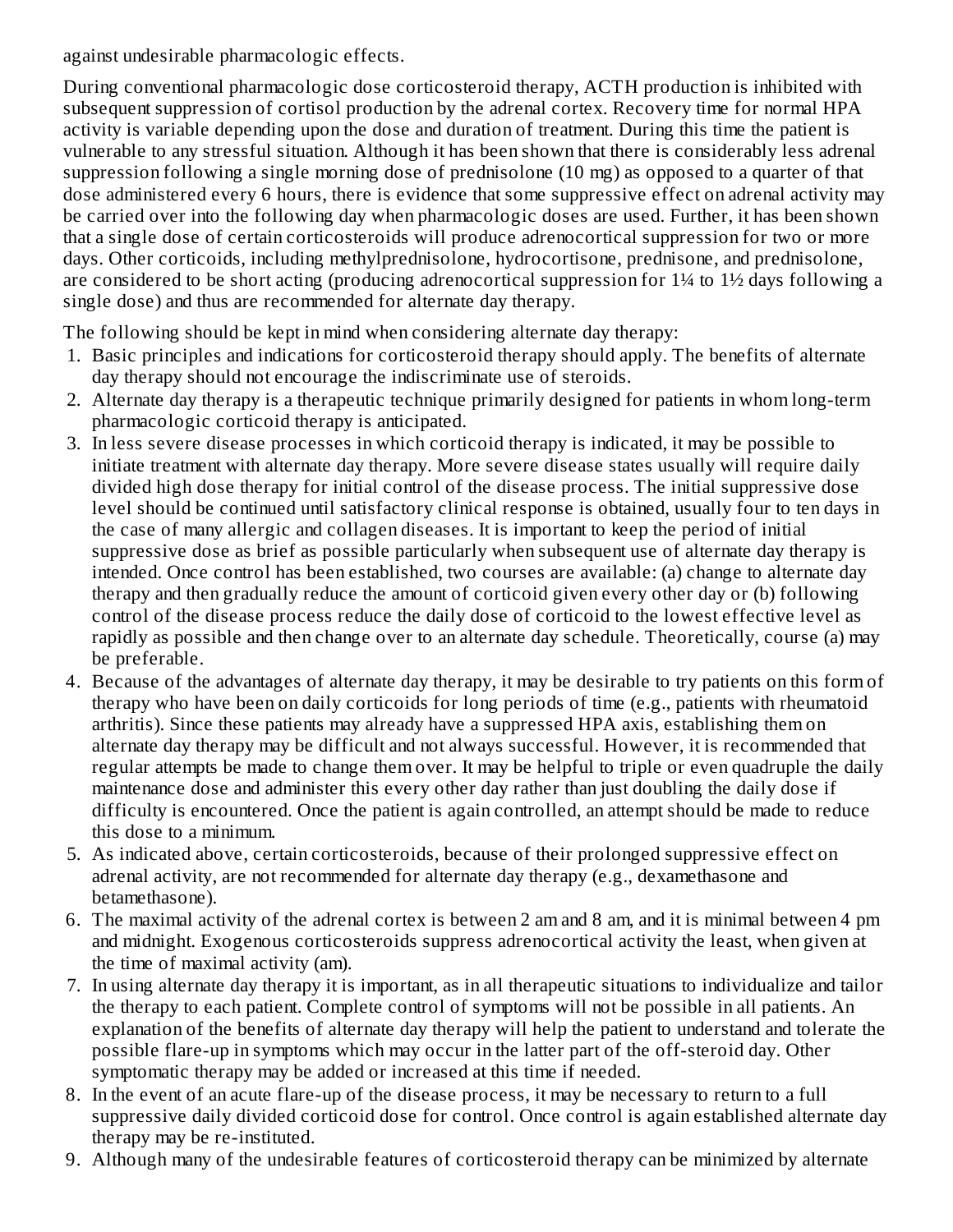day therapy, as in any therapeutic situation, the physician must carefully weigh the benefit-risk ratio for each patient in whom corticoid therapy is being considered.

### **HOW SUPPLIED**

PredniSONE Tablets are available in the following strengths and package sizes:

1 mg (white, round, flat-faced, beveled edge, scored, debossed "5084" on one side and debossed "V" on the reverse side)

- Bottles of 100 NDC 0603-5335-21
- Bottles of 1000 NDC 0603-5335-32

2.5 mg (white, round, flat-faced, beveled edge, scored, debossed "5085" on one side and debossed "V" on the reverse side)

• Bottles of 100 NDC 0603-5336-21

5 mg (white, round, scored, debossed "5094" on one side and debossed "V" on the reverse side)

- Bottles of 100 NDC 0603-5337-21
- Bottles of 1000 NDC 0603-5337-32
- Unit-of-Use (21 Tablets) NDC 0603-5337-15
- Unit-of-Use (48 Tablets) NDC 0603-5337-31

10 mg (white, round, scored, debossed "5093" on one side and debossed "V" on the reverse side)

- Bottles of 100 NDC 0603-5338-21
- Bottles of 500 NDC 0603-5338-28
- Bottles of 1000 NDC 0603-5338-32
- Unit-of-Use (21 Tablets) NDC 0603-5338-15
- Unit-of-Use (48 Tablets) NDC 0603-5338-31

20 mg (peach, round, scored, debossed "5092" on one side and debossed "V" on the reverse side)

- Bottles of 100 NDC 0603-5339-21
- Bottles of 500 NDC 0603-5339-28
- Bottles of 1000 NDC 0603-5339-32

Dispense in a tight, light-resistant container as defined in the USP.

Store at 20° to 25°C (68° to 77°F) [see USP Controlled Room Temperature].

#### **REFERENCES**

- 1. Fekety R. Infections associated with corticosteroids and immunosuppressive therapy. In: Gorbach SL, Bartlett JG, Blacklow NR, eds. *Infectious Diseases*. Philadelphia: WBSaunders Company 1992:1050-1.
- 2. Stuck AE, Minder CE, Frey FJ. Risk of infectious complications in patients taking glucocorticoids. *Rev Infect Dis* 1989:11(6):954-63.

Distributed by: **Par Pharmaceutical** Chestnut Ridge, NY 10977

8182278 Rev 02/17 R5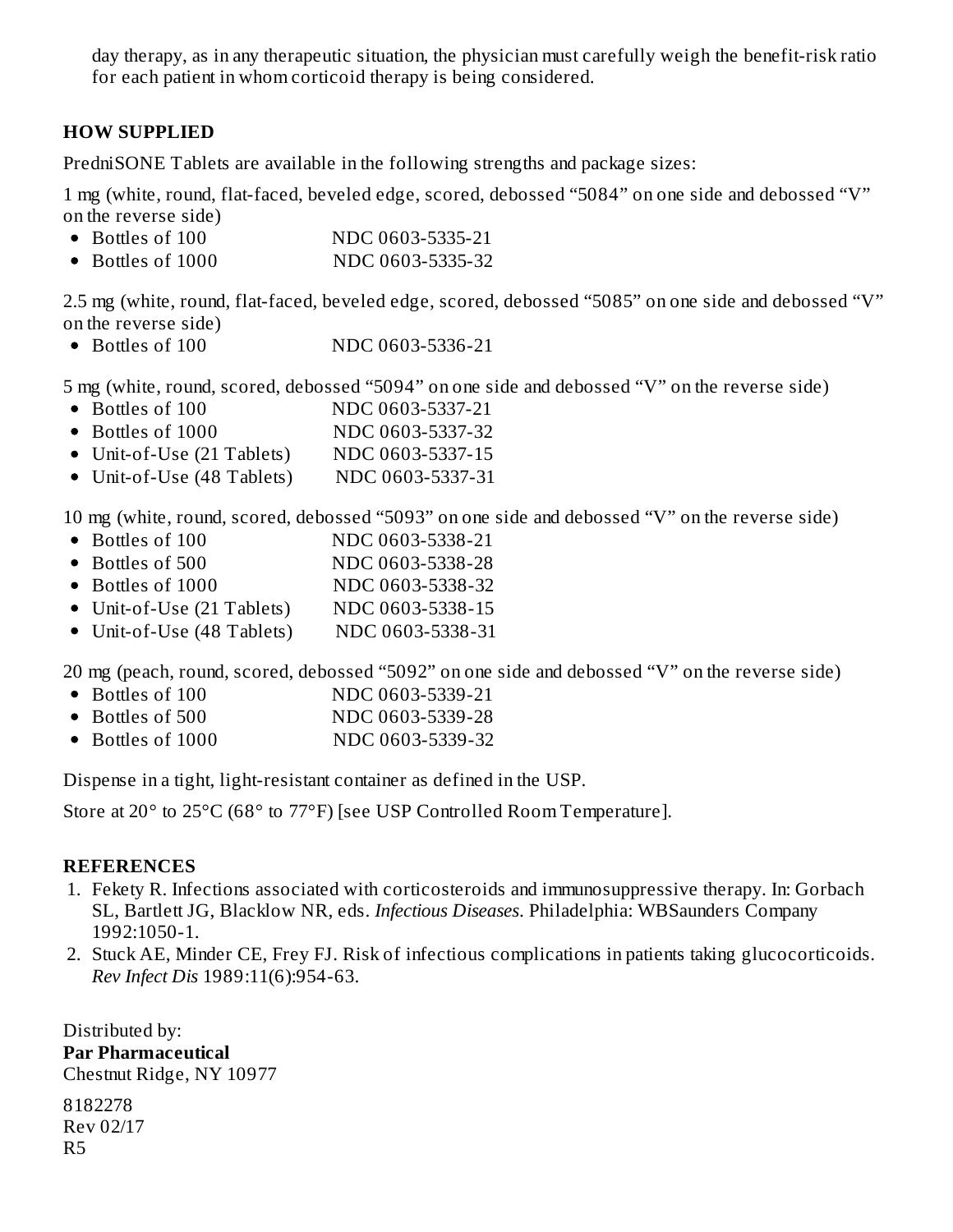#### **Repackaging Information**

Please reference the *How Supplied* section listed above for a description of individual tablets. This drug product has been received by Aphena Pharma - TN in a manufacturer or distributor packaged configuration and repackaged in full compliance with all applicable cGMP regulations. The package configurations available from Aphena are listed below:

| Count | 5 <sub>mg</sub> |
|-------|-----------------|
| 90    | 67544-399-60    |

Store between 20°-25°C (68°-77°F). See USP Controlled Room Temperature. Dispense in a tight lightresistant container as defined by USP. Keep this and all drugs out of the reach of children.

Repackaged by:



Cookeville, TN 38506

20171221DKJ

## **PRINCIPAL DISPLAY PANEL - 5mg**

NDC 67544-399 Prednisone 5mg - Rx Only

| NDC # 67544-0399-60                                                 |         |
|---------------------------------------------------------------------|---------|
| Prednisone                                                          |         |
| 5mg 90 Tablets                                                      |         |
| To despress C 898-17 despress F)<br>all draps cut of the reach of d |         |
| Mig. By Vintage Pharmaceuticals.<br>Charlotte NC                    |         |
| Repackaged by Aphena Pharma<br>Cookeville, TN 38506                 | RX Only |
| Prednisone 5mg 90 Tablets                                           |         |

| <b>PREDNISONE</b>                                                            |                         |                          |                              |                 |  |  |
|------------------------------------------------------------------------------|-------------------------|--------------------------|------------------------------|-----------------|--|--|
| prednisone tablet                                                            |                         |                          |                              |                 |  |  |
|                                                                              |                         |                          |                              |                 |  |  |
| <b>Product Information</b>                                                   |                         |                          |                              |                 |  |  |
| <b>Product Type</b>                                                          | HUMAN PRESCRIPTION DRUG | Item Code (Source)       | NDC:67544-399(NDC:0603-5337) |                 |  |  |
| <b>Route of Administration</b>                                               | ORAL                    |                          |                              |                 |  |  |
|                                                                              |                         |                          |                              |                 |  |  |
|                                                                              |                         |                          |                              |                 |  |  |
| <b>Active Ingredient/Active Moiety</b>                                       |                         |                          |                              |                 |  |  |
| <b>Ingredient Name</b>                                                       |                         | <b>Basis of Strength</b> | Strength                     |                 |  |  |
| <b>PREDNISO NE (UNII: VB0 R9 6 1HZT) (PREDNISO NE - UNII: VB0 R9 6 1HZT)</b> |                         |                          | PREDNISONE                   | 5 <sub>mg</sub> |  |  |
|                                                                              |                         |                          |                              |                 |  |  |
|                                                                              |                         |                          |                              |                 |  |  |
| <b>Inactive Ingredients</b>                                                  |                         |                          |                              |                 |  |  |